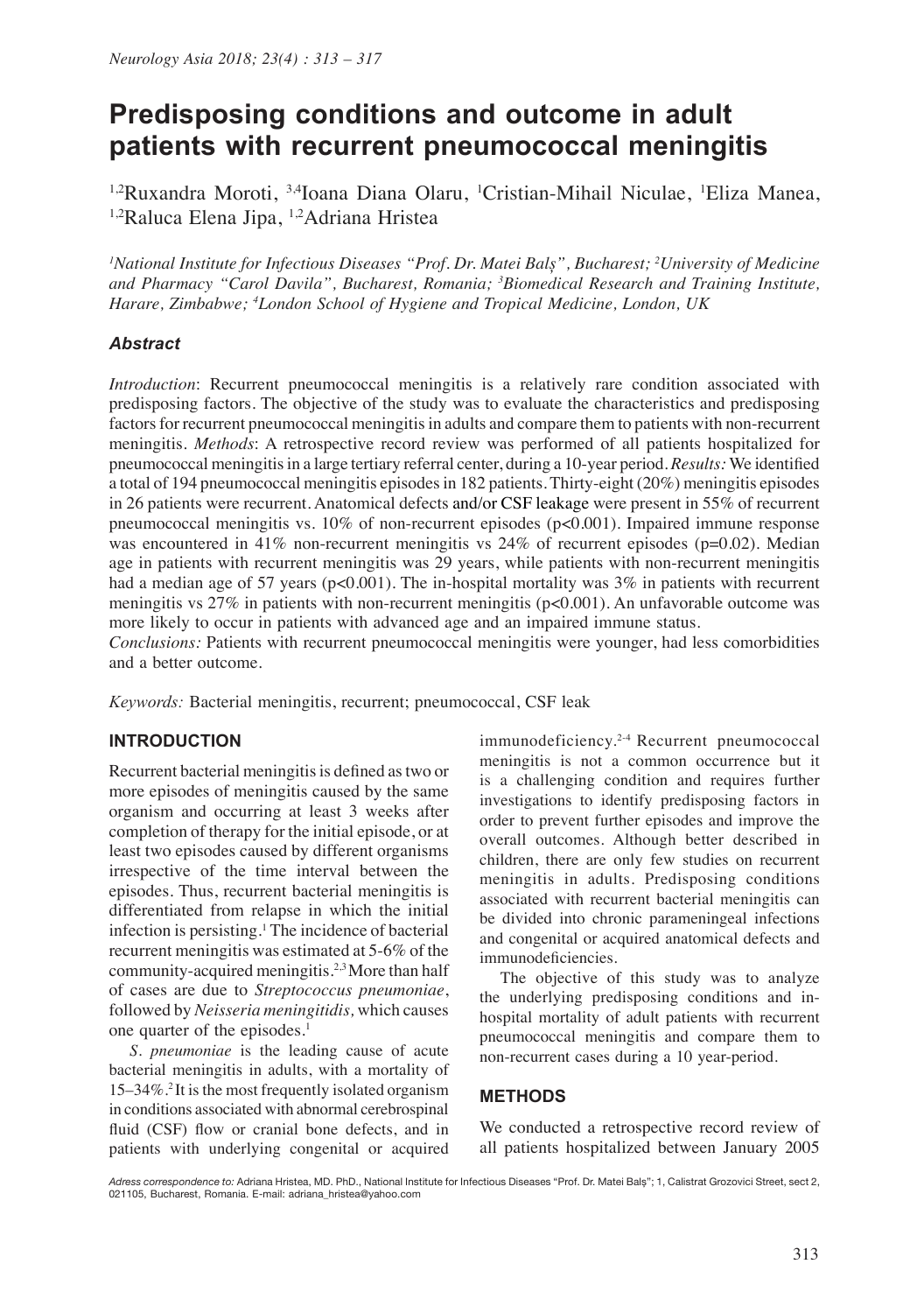and December 2015 for pneumococcal meningitis at the National Institute of Infectious Diseases "Prof. Dr. Matei Bals" from Bucharest, Romania, a large referral hospital specialized in infectious diseases. Electronic medical records were searched for patients diagnosed with meningitis during the study period. The patient files were retrieved and cases of pneumococcal meningitis were selected. The diagnosis of pneumococcal meningitis was established based on the presence of clinical signs and symptoms of meningitis and the detection of *S. pneumoniae* from CSF or blood samples in combination with cerebrospinal fluid abnormalities (pleocytosis, elevated protein levels and decreased CSF/serum glucose ratio < 0.5)*.* Microbiological confirmation of pneumococcal infection was made based on typical morphology on Gram-stain, a positive CSF latex agglutination reaction, and/or a positive culture for *S. pneumoniae* (CSF or blood culture). Recurrent pneumococcal meningitis was defined as at least two pneumococcal meningitis episodes occurring at least 4 weeks after the completion of treatment for the initial episode followed by full recovery. We excluded relapsing meningitis resulting from treatment failure (defined as the persistence of the initial infection) or healthcare associated infections (such as following neurosurgery, otorhino-laryngological interventions or other forms of cranial or maxillofacial surgery).

We recorded data on socio-demographic status, clinical features, predisposing conditions associated with pneumococcal meningitis and in-hospital mortality. Patient records were evaluated for the presence of any of the following diagnoses: otitis, mastoiditis, sinusitis, pneumonia, endocarditis, inner ear abnormalities, congenital skull base defects, head injury/ basal skull fracture, CSF fistulas or conditions associated with immunodeficiency (diabetes mellitus, alcohol abuse, end-stage liver disease, advanced chronic kidney disease, malignancy, malnutrition, splenectomy, autoimmune disorders or immunosuppressive therapy). Immunosuppressive drugs were considered: glucocorticosteroids at a higher cumulative dose of 700 mg or prednisone at a higher dose than 20 mg/day, chemotherapy drugs, monoclonal antibodies, or drugs acting on immunophilins. There was no follow-up of patients after discharge and therefore no data on long-term sequelae was available.

We analyzed data using the Statistical Package for Social Sciences (SPSS version 21, IBM Corp., Armonk, NY, USA). Dichotomous variables were

compared by the Chi-squared test. Continuous variables were compared by the Mann-Whitney U test and  $p < 0.05$  was considered significant.

## **RESULTS**

We identified a total of 194 pneumococcal meningitis episodes in 182 patients diagnosed and treated in our institution between January 2005 and December 2015. Thirty-eight (20%) episodes of recurrent meningitis were recorded in 26 patients and 156 (80%) episodes of nonrecurrent meningitis. Sixteen (8.8%) out of 182 patients with recurrent meningitis experienced two episodes, 5 patients (2.7%) had three episodes and there were 5 patients with four, five, seven, 11 and 40 prior recurrent episodes. We included in this analysis only episodes considered as "recurrent meningitis" according to the aforementioned definition and occurring during the study period.

The demographic characteristics of our patients and the underlying conditions predisposing to recurrent or non-recurrent pneumococcal meningitis are shown in Table 1.

Bone defects and/or CSF leakage in recurrent and non-recurrent pneumococcal meningitis groups were: inner ear abnormalities in one case in both groups, congenital skull base defects in 8 (21%) versus and 3 (2%) cases, head injury/ basal skull fracture in 4 (11%) and 5 (3%) cases, CSF fistulas in 8  $(21\%)$  and 6  $(4\%)$  of cases, respectively. Hematogenous spread from a primary infectious site was observed only in patients from the non-recurrent meningitis group: 10 (71%) cases with lower respiratory tract infections and 4 (29%) cases with endocarditis. Other predisposing factors in patients with non-recurrent meningitis were immunodeficiency (in most cases acquired). Other conditions associated with an increased risk of pneumococcal meningitis in patients with recurrent and non-recurrent meningitis: diabetes mellitus in 1 (3%) and 31 (20%) cases, alcohol abuse in 2  $(5\%)$  and 14  $(9\%)$  cases, end-stage liver disease in 0 and 7 (4%) cases, malignancy in 2 (5%) and 7 (4%) cases, malnutrition in 1 (3%) and 4 (3%) cases, splenectomy in 0 and 1 (1%) case, immunosuppressive therapy in 0 and 2 (1%) cases respectively (1 patient was on anti-TNF therapy and the other received 60 mg of prednisone/day). Overall, conditions associated with an impaired immune response were present in 70 patients (38%).

The median time from onset of disease until admission was 2.5 days (IQR 1.5-3.2) in the recurrent meningitis groups versus 2.4 days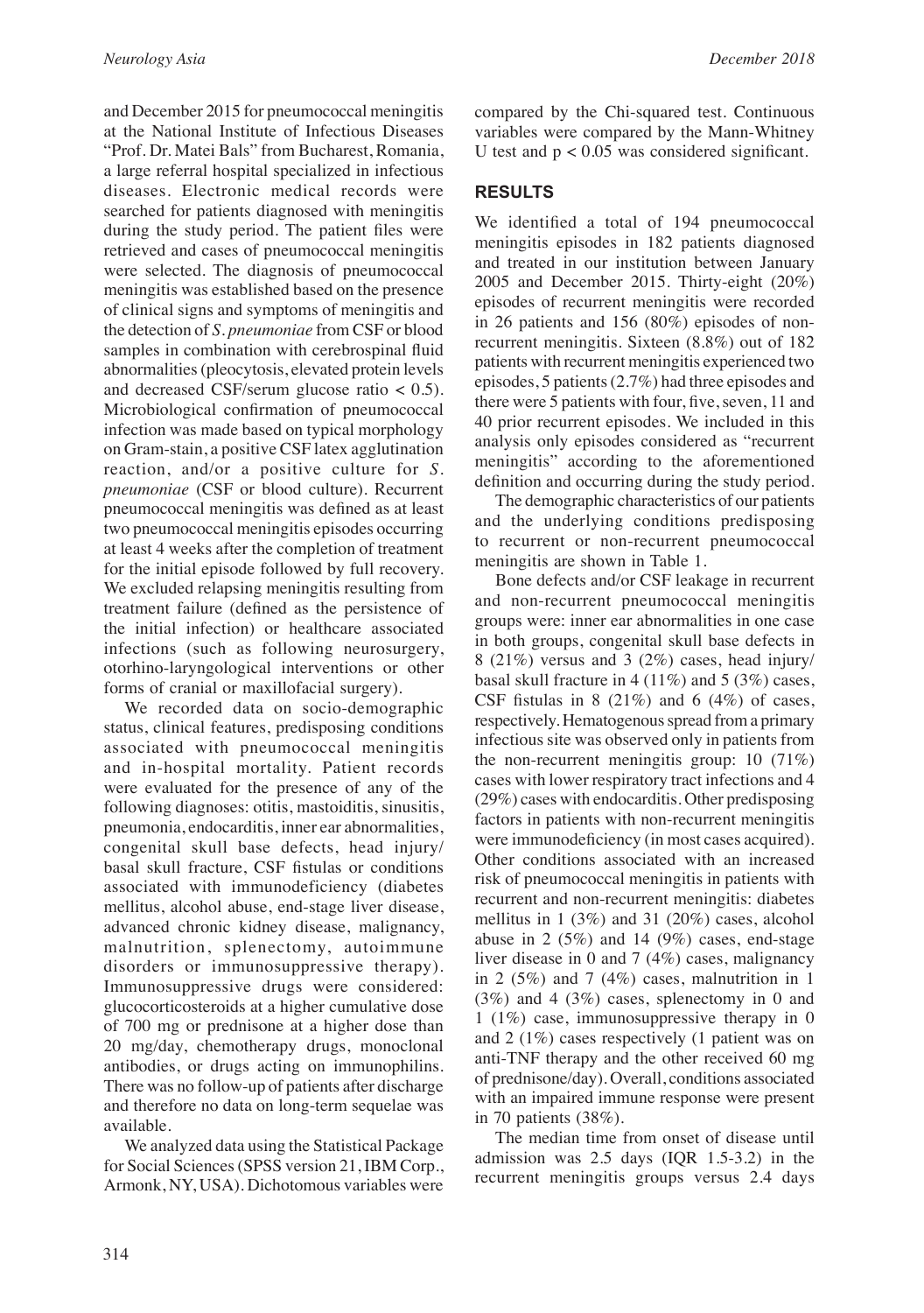|                                          | <b>Recurrent</b><br>meningitis<br>$N = 38$ | <b>Non-recurrent</b><br>meningitis<br>$N = 156$ | p value<br>OR (95% CI)      |
|------------------------------------------|--------------------------------------------|-------------------------------------------------|-----------------------------|
| Age, median (IQR)                        | $29(21-47)$                                | 57 (38-65)                                      | < 0.001                     |
| Male gender, $n(\%)$                     | 19(50)                                     | 90(58)                                          | 0.2<br>$1.3(0.6-2.7)$       |
| Bone defects and/or CSF leakage, $n$ (%) | 21 (55)                                    | 15(10)                                          | < 0.001<br>$14.4(6.2-33.4)$ |
| Sinusitis, $n(\%)$                       | 7(18)                                      | 18(12)                                          | 0.19<br>$1.7(0.6-4.5)$      |
| Otitis/ mastoiditis, $n$ (%)             | 2(5)                                       | 47 (30)                                         | 0.003<br>$0.2(0.05-0.68)$   |
| Hematogenous spread, $n(\%)$             | $\Omega$                                   | 14(9)                                           | 0.04<br>$0.9(0.8-0.95)$     |
| Impaired immune response, $n$ (%)        | 8(21)                                      | 62(40)                                          | 0.02<br>$0.4(0.1-0.9)$      |

**Table 1: Characteristics of patients with recurrent and non-recurrent pneumococcal meningitis**

CSF cerebrospinal fluid, IQR interquartile range, OR odds ratio.

(IQR:1.8-3.6) in the non-recurrent meningitis group ( $p = 0.8$ ). Focal neurological deficits were represented by pyramidal signs and cranial nerve palsies. Seizures were found in 5 cases in the recurrent meningitis group (13%) and in 7 cases (5%) in the non-recurrent meningitis group (*p*  $= 0.06$ ; OR 3.6, 95% CI: 0.9-14.1). Impaired consciousness on admission was seen in 15 cases (39%) in the recurrent meningitis group versus 64 cases (41  $\%$ ) in the other group ( $p = 0.6$ ; OR 0.78, 95% CI: 0.26-2.28).

In hospital mortality was 27% in the nonrecurrent meningitis group versus 3% in the recurrent meningitis group (*p*< 0.001; OR 0.07, 95% CI: 0.01-0.5). Risk factors associated with in-hospital mortality in both groups are shown in Table 2.

### **DISCUSSION**

This study describes the characteristics and predisposing factors for recurrent pneumococcal meningitis in adults from a large tertiary referral center in Bucharest, Romania and compares them to those of patients without recurrent meningitis.

In this study, recurrent meningitis represented 20% of community-acquired pneumococcal meningitis cases. Other authors reported that between 2.3% and 12.8% of cases of communityacquired meningitis in adults are recurrent, *S. pneumoniae* being the most frequent etiology.<sup>1-3,5</sup> The high proportion of recurrent meningitis in this study might be due to the fact that the hospital where the study was conducted is a referral center where complex cases are being treated, while many patients with non-recurrent meningitis are admitted to smaller centers.

|  | Table 2: Risk factors associated with in-hospital mortality in patients with pneumococcal meningitis |  |  |  |  |  |  |
|--|------------------------------------------------------------------------------------------------------|--|--|--|--|--|--|
|--|------------------------------------------------------------------------------------------------------|--|--|--|--|--|--|

|                                                  | <b>Deceased</b><br>$N=43$ | Discharged alive<br>$N = 151$ | p-value        |
|--------------------------------------------------|---------------------------|-------------------------------|----------------|
| Age, median (IQR)                                | 59 (47-66)                | $49(28-62)$                   | 0.02           |
| Hematogenous spread, $n(\%)$                     | 3(7)                      | 11(7.2)                       | 0.9            |
| Impaired immune response <sup>a</sup> , n $(\%)$ | 24 (56)                   | 52 (34.5)                     | 0.01           |
| Neurological symptoms <sup>b</sup> , n $(\%)$    | 19(44)                    | 60(40)                        | 0.5            |
| Recurrent meningitis, $n(\%)$                    | 1(3)                      | 37 (97)                       | ${}_{< 0.001}$ |

**a** Impaired immune response: diabetes mellitus, alcohol abuse, end-stage liver disease, malignancy, malnutrition, splenectomy, immunosuppressive therapy, pregnancy, autoimmunedisorders, advancedchronickidneydisease. **b** Neurologic symptoms: impaired consciousness on admission, cranial nerve palsies, seizures and/or focal neurologic deficits).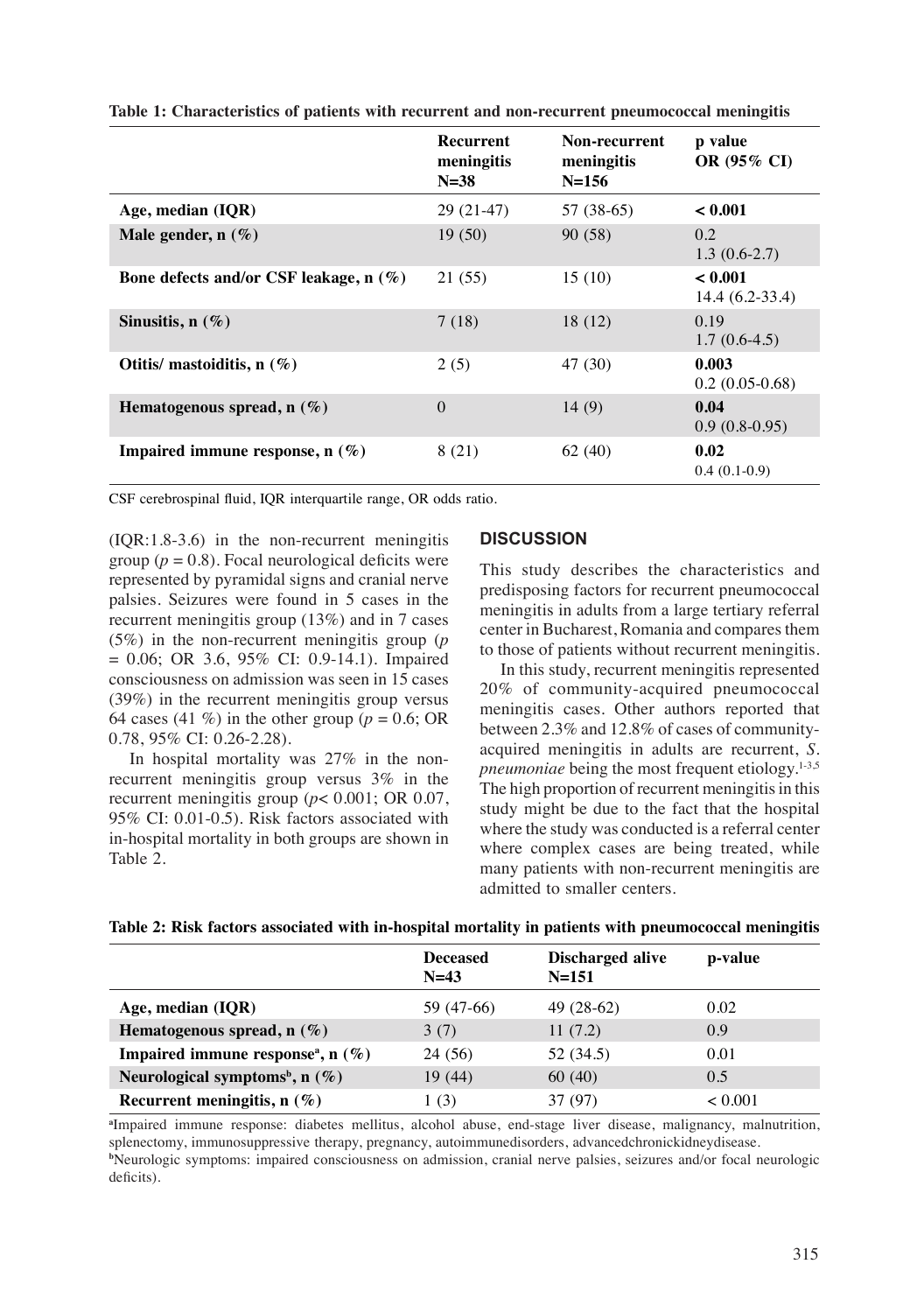Most studies on recurrent meningitis describe cases with two episodes.<sup>3,5-7</sup> In one study, up to 84% of patients with recurrent bacterial meningitis experienced only two episodes.<sup>3</sup> However, one of the patients included in this study had experienced no less than 40 previous episodes<sup>8</sup> and other authors report a case with 12 recurrent episodes in a patient with a minor head injury and a skull base defect.<sup>9</sup> The case of the patient who experienced 40 recurrent pneumococcal meningitis episodes had been published elsewhere.<sup>8</sup> The recurrences of bacterial meningitis were due to CSF leakage and the presence of chronic sinusitis. In this patient the recurrences were not influenced by the surgical repair of a fistula and repeated surgical draining interventions on suppurating chronic sinusitis. Long-term prophylaxis with phenoxymethylpenicillin reduced the number of recurrences and there were no further episodes following anti-pneumococcal vaccination for a 5-year period.

In this study, recurrent meningitis was not more common in men, in contrast to previous reports.1,3,5,7 More frequent recurrent meningitis in men might be related to a higher frequency of head trauma.<sup>3</sup>

We found a significant age difference between patients with recurrent meningitis, who were younger as compared with the patients from the non-recurrent group. This is consistent with data reported by others.1,3,10,11

In this study, anatomical defects associated with CSF leakage were a major predisposing factor for developing recurrent pneumococcal meningitis. Cranial skull defects are a well-recognized risk factor for *S. pneumoniae*-recurrent meningitis in adults, especially following head trauma. $1-3,5,12,13$ In a review of 363 cases of recurrent bacterial meningitis, 214 episodes (59%) were related to anatomical defects, in which the abnormality was located in the majority of cases in the cranial or cervical region. Traumatic head injury with secondary CSF fistulae, accounted for almost half of all cases in this group  $(47\%)$ <sup>1</sup>. In another study, the most common predisposing conditions for recurrent bacterial meningitis were prior head injury in 53% of 32 episodes and CSF leakage in 32% of 28 episodes.3

Predisposing conditions for non-recurrent pneumococcal meningitis, especially in patients with an impaired immune response led to dissemination of infection from a contiguous site (especially otitis and mastoiditis) and hematogenous spread. This is consistent with data reported by one review of 493 episodes of acute bacterial meningitis in adults which included 404 single episodes.<sup>2</sup> In our study, a small number of cases in the recurrent group were related to an immunosuppressive condition. This was also found by other authors, where only 9% of 34 patients were immunosuppressed.3

In-hospital mortality due to pneumococcal meningitis was associated with immunosuppression and impaired consciousness on admission. There was only one death in the recurrent meningitis group which prevented us to analyze the risk factors associated with mortality. In our study, there was a significant difference in mortality between recurrent and non-recurrent meningitis, with 3% versus 27%, respectively, which is similar with other reports. In a cohort from the Netherlands the mortality in patients with non-recurrent meningitis was more than double compared with patients with recurrent meningitis  $(34 \text{ vs. } 15\%)$ .<sup>3,11</sup> In another study of patients from the US which included 38 episodes of recurrent community-acquired meningitis and 253 community acquired single episodes over a 27-year period, the overall mortality rates (*per* patient) were 6% for recurrent communityacquired meningitis and 25% in patients admitted for their first episode.<sup>2</sup> The difference in mortality between the groups, beyond their age and underlying conditions, might be due to the fact that patients who had experienced previous episodes of meningitis are likely to recognize the symptoms early and seek medical attention sooner, being referred from the onset of symptoms to a specialized tertiary health-care hospital, thereby improving their prognosis. This could be an explanation also reported by another study.<sup>3</sup>

The limitations of our study are related to its retrospective nature, to the fact that only inhospital mortality could be evaluated, while longterm morbidity (including neurological sequelae) and mortality were not assessed. Additionally, serotyping for *S. pneumoniae* and information on antipneumococcal vaccination were not available. However, we present data from a relatively large cohort of 182 patients with pneumococcal meningitis.

In conclusion, this study showed that patients with recurrent pneumococcal meningitis were younger, had less co-morbidities and a better outcome compared with patients with nonrecurrent meningitis. Overall, an unfavorable course was more likely to occur in patients with advanced age and an impaired immune status. It is important to diagnose underlying predisposing conditions in patients with recurrent meningitis in order to prevent further episodes.